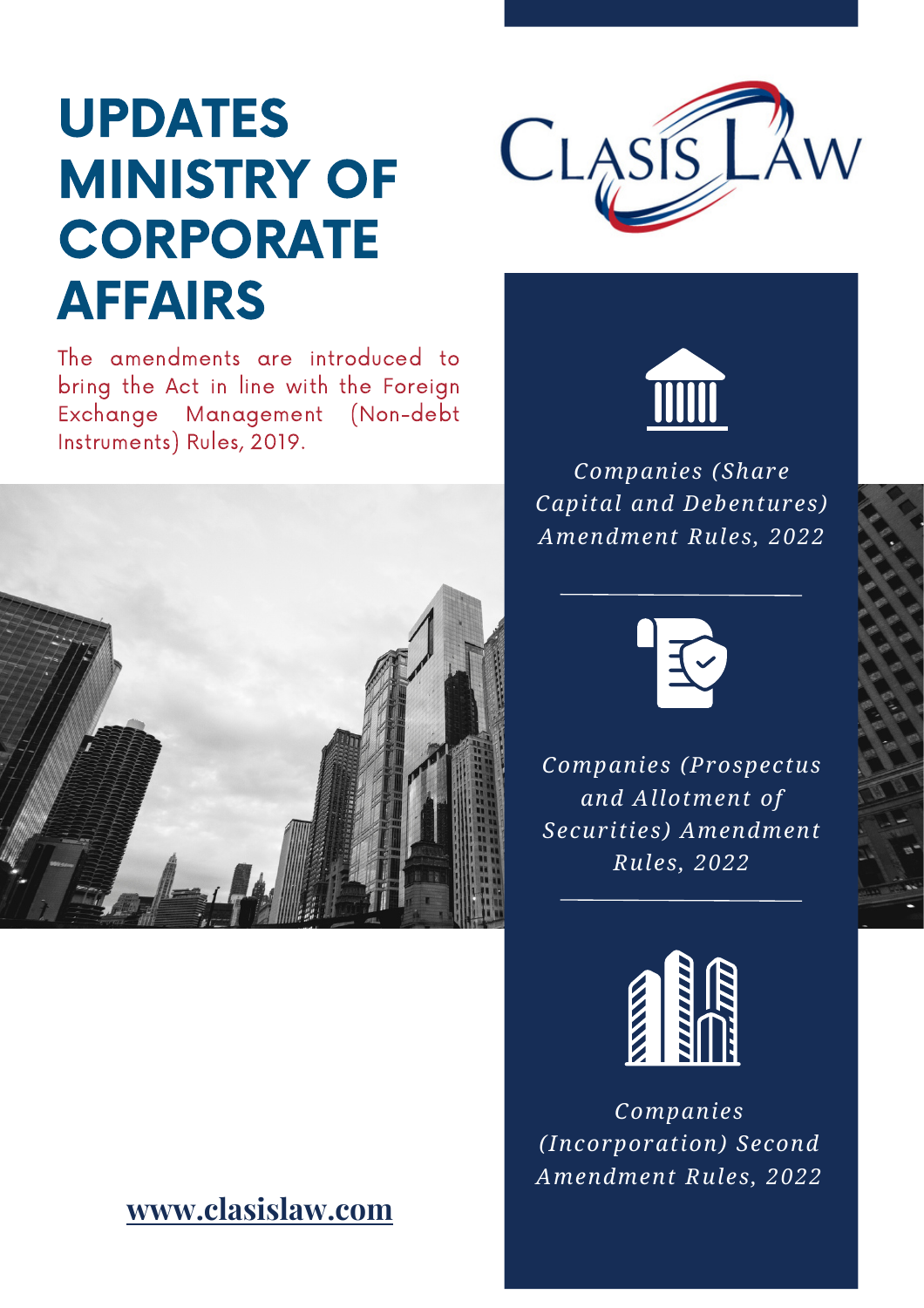

Recently, the Ministry of Corporate Affairs **("MCA")** brought a number of amendments by issuing notifications under the Companies Act, 2013 **("Act")**. The amendments are introduced to bring the Act in line with the Foreign Exchange Management (Nondebt Instruments) Rules, 2019.

Below are the recent notifications issued by the MCA in this regard:

#### **1) Companies (Share Capital and Debentures) Amendment Rules, 2022**

MCA notified the Companies (Share Capital and Debentures) Amendment Rules, 2022 to further amend the Companies (Share Capital and Debentures) Rules, 2014 vide notification dated May 4, 2022. Through this amendment, MCA amended the format of share transfer form (form SH-4) with respect to Foreign Exchange Management (Non-debt Instruments) Rules, 2019. According to the amendment, the following declaration shall be inserted in the share transfer form:

- Transferee is not required to obtain the Government approval under the Foreign Exchange Management (Non-debt Instruments) Rules, 2019 prior to the transfer of shares; or
- Transferee is required to obtain the Government approval under the Foreign Exchange Management (Non-debt Instruments) Rules, 2019 prior to the transfer of shares and the same has been obtained and is enclosed herewith.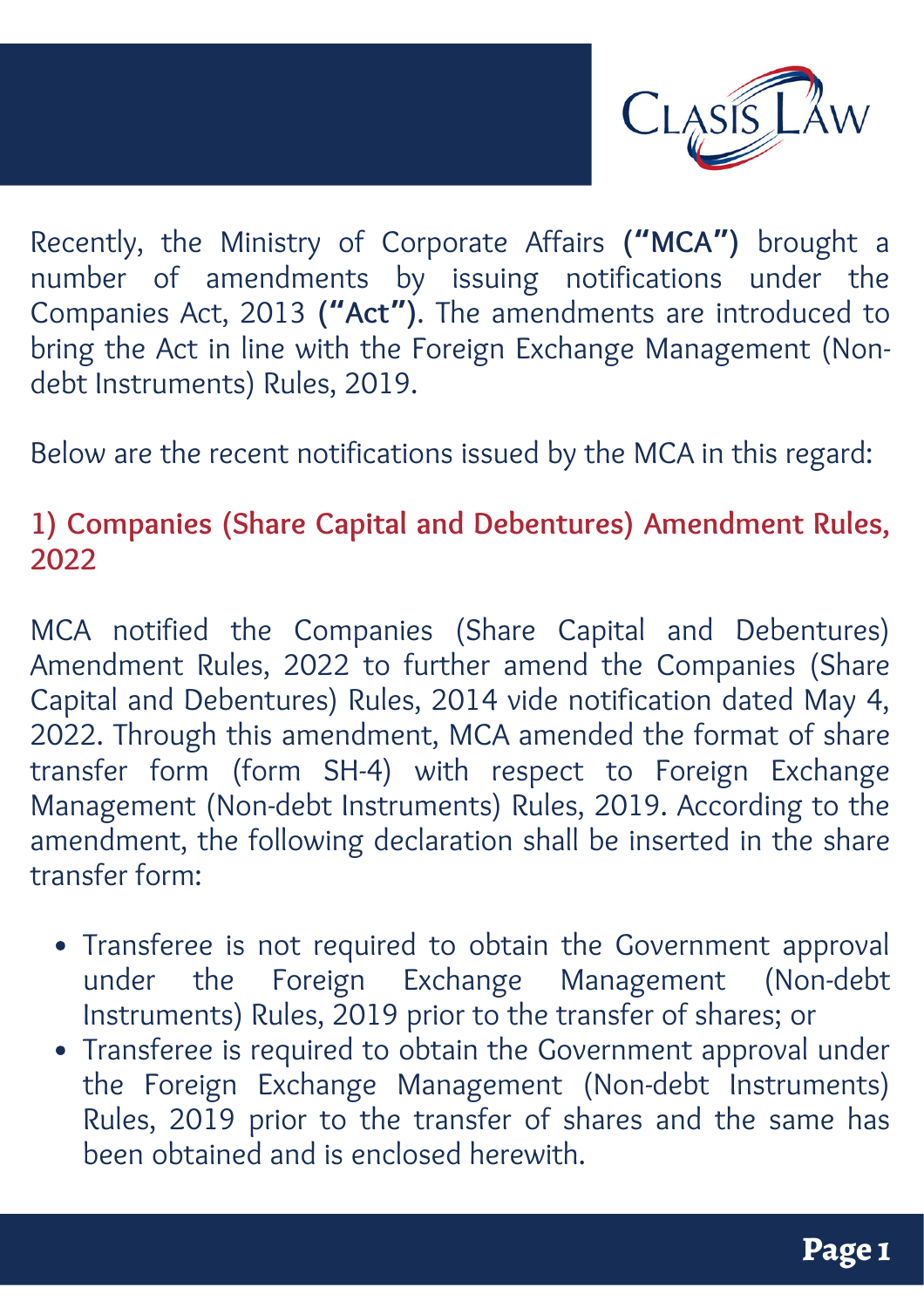

## **2) Companies (Prospectus and Allotment of Securities) Amendment Rules, 2022**

The MCA notified the Companies (Prospectus and Allotment of Securities) Amendment Rules, 2022 to further amend the Companies (Prospectus and Allotment of Securities) Rules, 2014 vide notification dated May 5, 2022. It has been provided that no offer or invitation of any securities shall be made to a body corporate incorporated in, or a national of a country which shares a land border with India, unless such body corporate or the national have obtained the Government approval under the Foreign Exchange Management (Non-debt Instruments) Rules, 2019 and such approval is attached with the Form PAS-4.

Further, the format of Form PAS-4 in accordance with the Foreign Exchange Management (Non-debt Instruments) Rules, 2019 has been amended to incorporate the aforesaid requirement.

#### **3) Companies (Incorporation) Second Amendment Rules, 2022**

The MCA notified the Companies (Incorporation) Second Amendment Rules, 2022 **("Amendment")** to further amend the Companies (Incorporation) Rules, 2014 vide notification dated May 20, 2022. Through this Amendment, form INC-9 (Declaration by Subscribers and First Directors) was substituted to bring the Companies (Incorporation) Rules, 2014 in line with the Foreign Exchange Management (Non-debt Instruments) Rules, 2019 with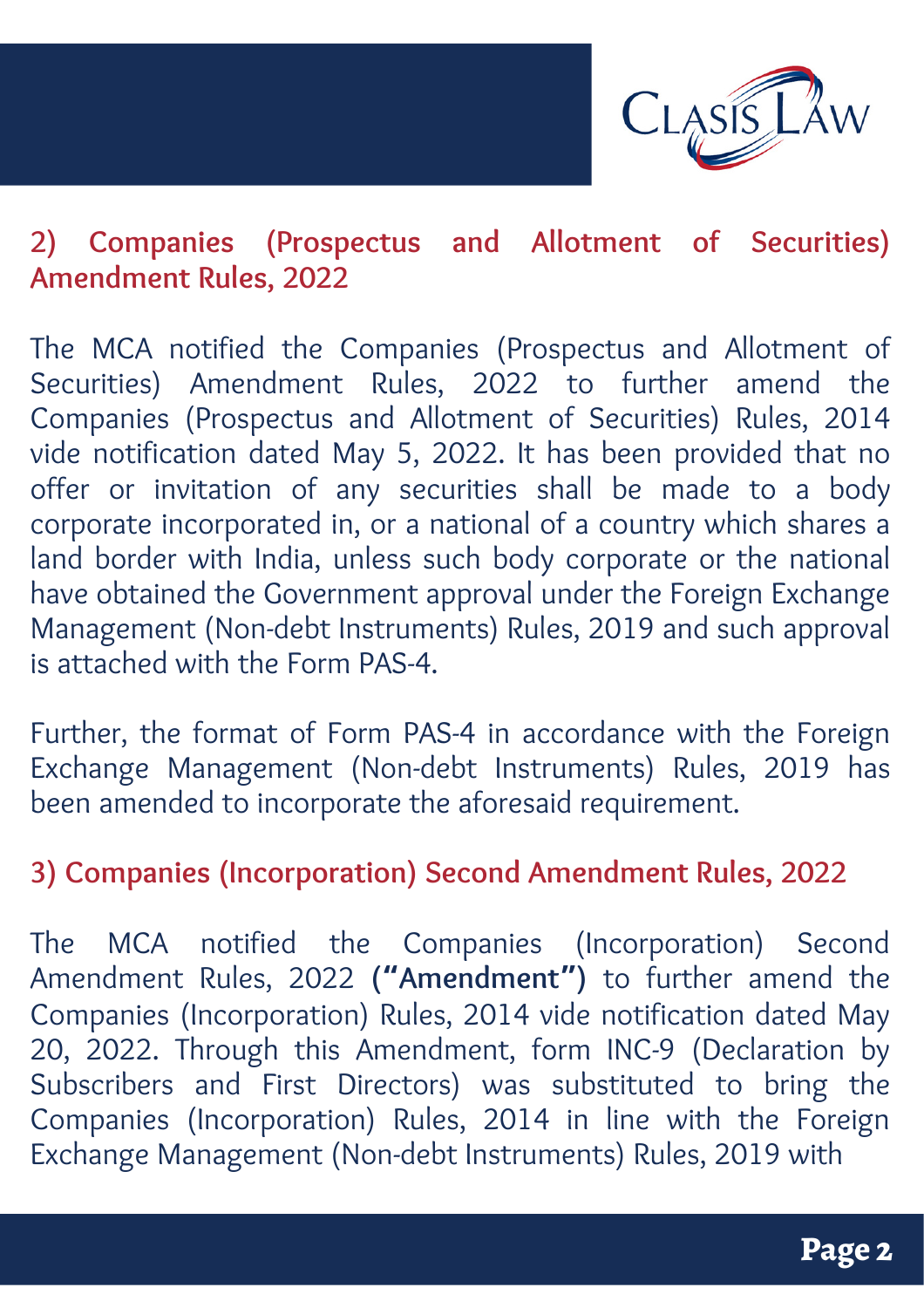

respect to obtaining approval from the Indian Government prior to subscription of shares in the company to be incorporated. Further, form INC-32 (SPICe+) Part-B was revised to include a declaration with respect to the nationality of the person being appointed as a director in such company.

## **4) Companies (Compromises, Arrangements, and Amalgamations) Amendment Rules, 2022**

The MCA notified the Companies (Compromises, Arrangements, and Amalgamations) Amendment Rules, 2022 to further amend the Companies (Compromises, Arrangements, and Amalgamations) Rules, 2016 vide notification dated May 30, 2022. It was provided that in case of a compromise or an arrangement or merger or demerger between an Indian company and a company or body corporate incorporated in a country that shares a land border with India, a declaration in form no. CAA-16 would need to be furnished declaring that:

- the company/body corporate is not required to obtain prior approval under the Foreign Exchange Management (Non-Debt Instruments) Rules, 2019; or
- the company/body corporate is required to obtain prior approval under the Foreign Exchange Management (Non-Debt Instruments) Rules, 2019 and the same has been obtained and is enclosed herewith.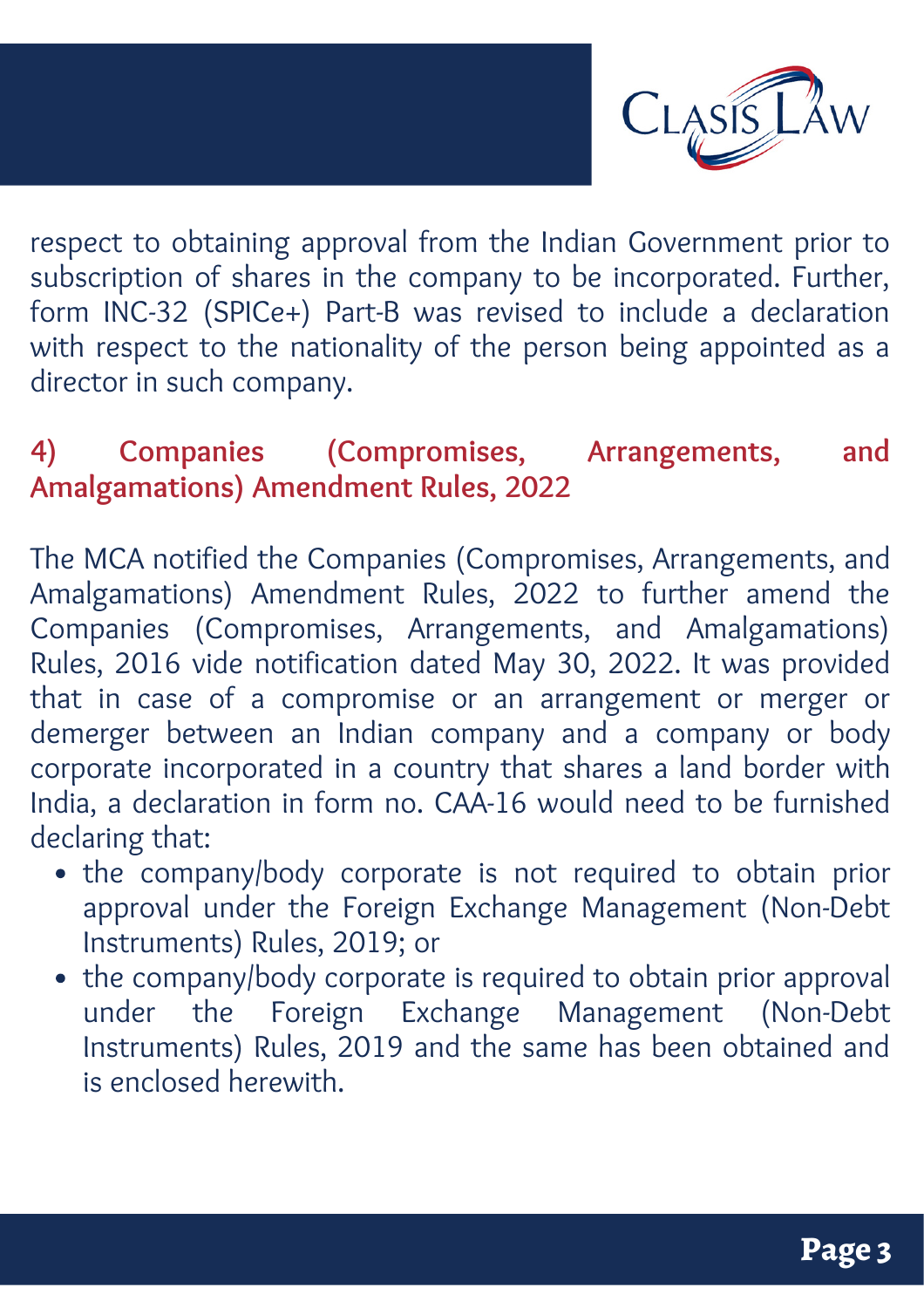

#### **5) Companies (Appointment and Qualification of Directors) Amendment Rules, 2022**

The MCA notified the Companies (Appointment and Qualification of Directors) Amendment Rules, 2022 to amend the Companies (Appointment and Qualification of Directors) Rules, 2014 **("Principal Rule")** vide notification dated June 1, 2022. Through this amendment, provisos have been inserted in rule 8 and rule 10 of the Principal Rule, which requires that the individuals to be appointed as a director in a company should attach, with form DIR-2 **(consent to act as a director)** and e-form DIR-3 **(application for DIN)**, necessary security clearance from the Ministry of Home Affairs, Government of India if such individual is the national of a country which shares a land border with India. Accordingly, form DIR-2 and e-form DIR-3 have been modified to include a declaration in relation to the aforesaid.